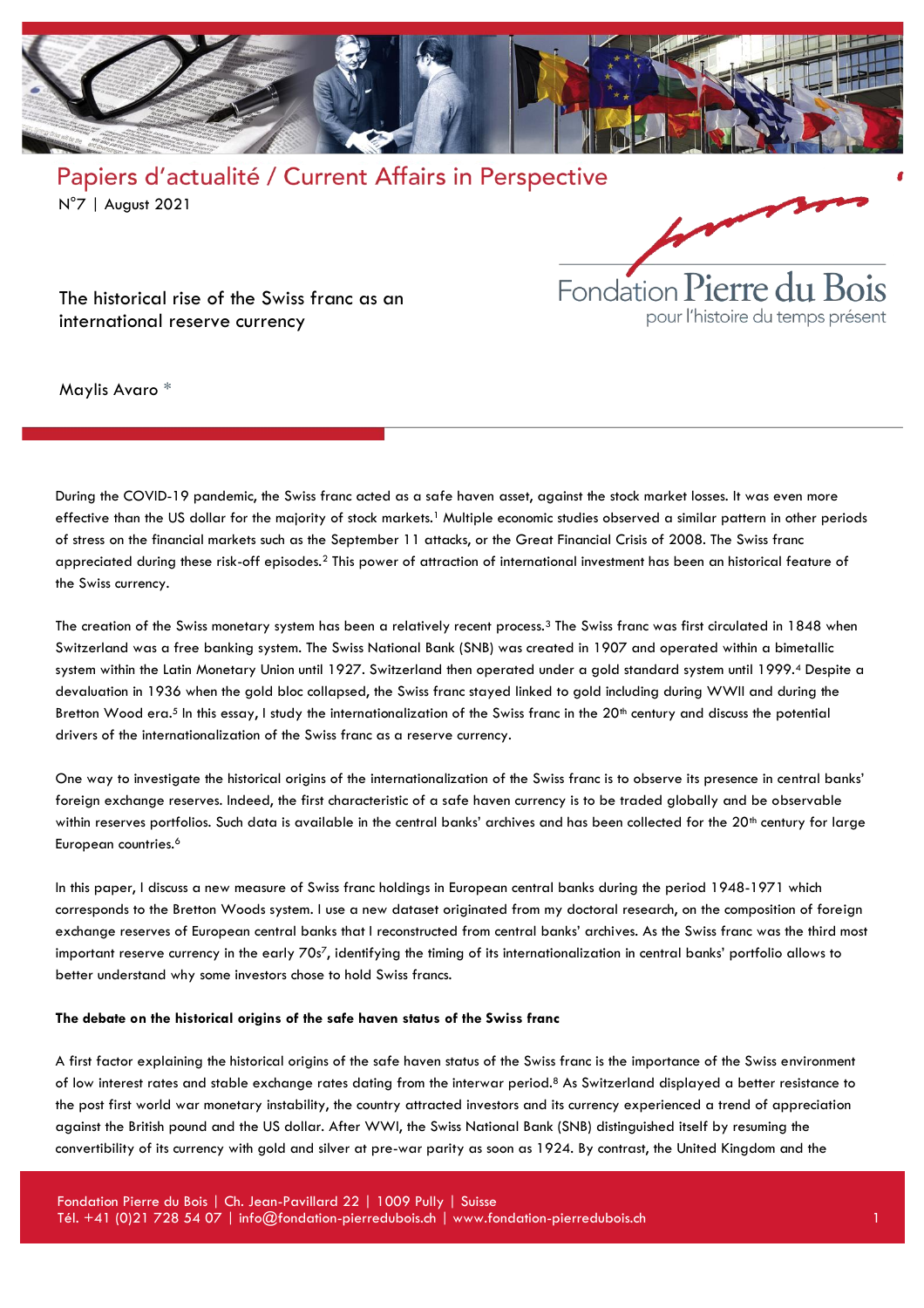

Scandinavian countries waited until 1925 and France, Italy and Belgium resumed convertibility even later and at a lower parity compared with the pre-war period.

A second important feature of the Swiss franc during the interwar period is when the SNB sold its foreign exchange reserves against gold during the interwar period. Some argue that investors then started to consider Switzerland as a small but solid monetary island, in as ocean of international troubles.<sup>9</sup> The share of the SNB foreign exchange reserves in the total of its reserves decreased from 33% to 4.4% while its stock of gold tripled between the ends of 1930 and 1931.<sup>10</sup> The SNB managed to guarantee the value of the Swiss franc notes in circulation by always covering at least 100% of the value of these notes with its gold, silver and foreign exchange.

However, when looking at the decomposition of central banks' foreign exchange reserves, the Swiss franc does not appear as an important reserve asset for the interwar period, except for the year 1929, see figure 1.



Source: Eichengreen & Flandreau (2009)

#### **Switzerland and the Swiss franc in the Bretton Woods era**

The immediate post-war situation of Switzerland was one of political isolation so the country did not participate directly in the reconstruction of the international monetary system. Switzerland was not invited at the Bretton Woods conference in 1944 since only the countries which formally declared war on the Axis were invited.<sup>11</sup> The Allies resented the Swiss for the profit they made by selling war materials to both sides and for accepting to purchase large amount of gold from the Reichsbank, especially as the amount of gold sold was higher than the prewar gold stock of Germany.12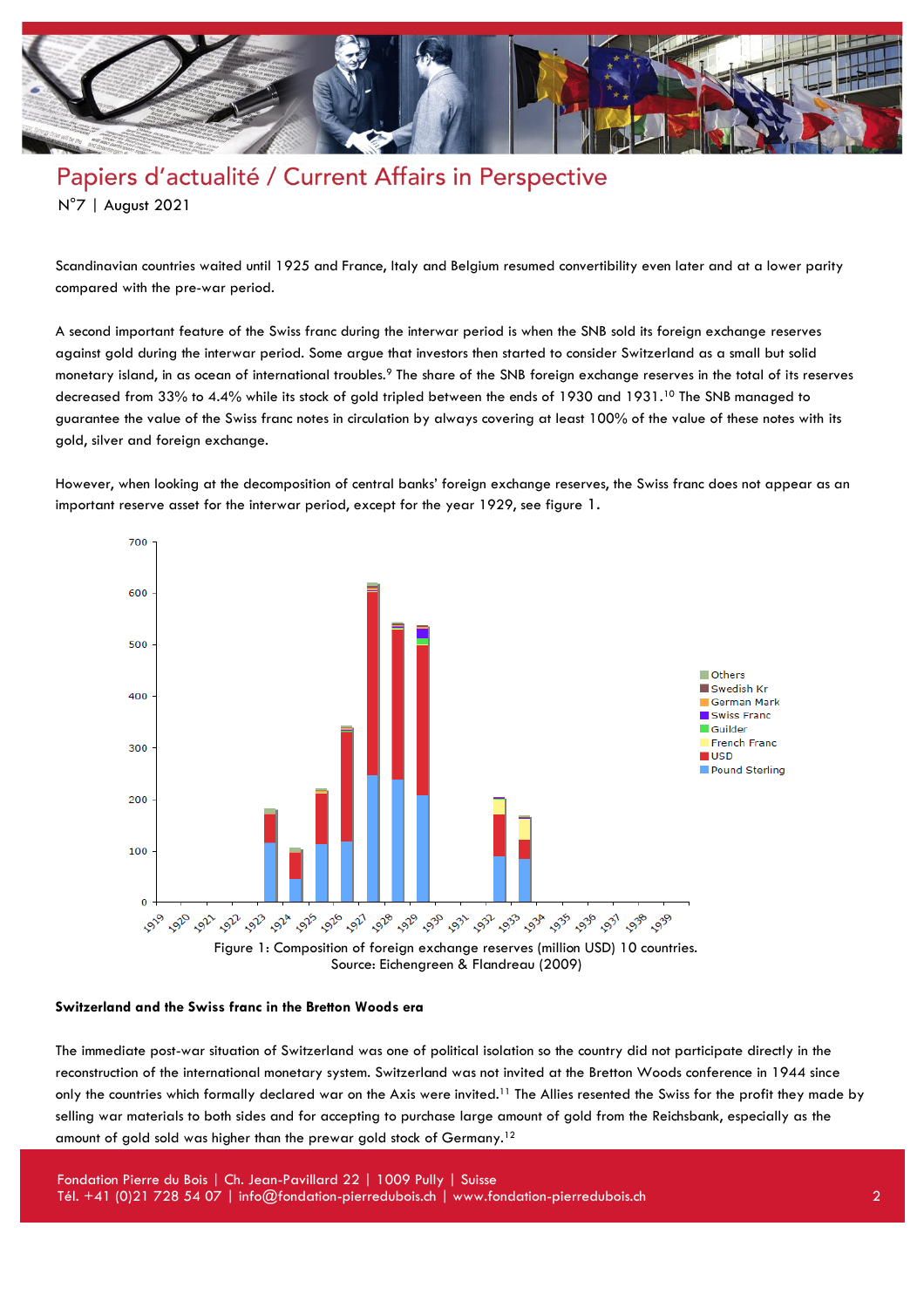

To rebuild the economic relations with its European neighbors, Switzerland opened fourteen credit lines between 1945 and 1946, with European countries as France, Belgium or the United Kingdom amounting to 642 billion Swiss francs.<sup>13</sup> Those lines eased the liquidity crisis experienced in the postwar years in these countries. They also fostered Swiss exportations at a time when protectionism, capital and exchange were prevalent as these lines were conditioned to the openness of European markets for Swiss exports. Swiss francs thus became largely available during the reconstruction of Europe and an important competitor for the dollar. Figure 2 displays the share of Swiss franc in the reserves of the Bank of France in 1945. It was the most important reserve currency.



Figure 2: Composition of foreign exchange reserves of the Bank of France in 1945 Source: Avaro (2020)

Another important step fighting against the isolation of Switzerland after WWII is the Washington Treaty of 1946.<sup>14</sup> This negotiation gathered the Allies and Switzerland on the question of the Reichsbank gold. The Allies threatened to seize Swiss assets held in the U.S. until the Swiss accepted to recognize that some of the Reichsbank gold may have come from Belgium and agreed to pay reparations amounting to 250 billion Swiss francs. In exchange, the U.S. suppressed the freezing on Swiss assets held abroad and the 'black lists' of Swiss companies.<sup>15</sup>

But Switzerland did not subscribe to the multilateralism promoted by the US and did not sign the Bretton Woods agreement. Swiss officials feared discrimination from the IMF (International Monetary Fund) at a time when the country needed a liberal regime of commerce and payment to support its exports.<sup>16</sup> Indeed, the IMF had the power to declare a currency as 'scarce', which allowed all member countries to impose capital and exchange controls on transactions within 'scarce' currency countries.<sup>17</sup> Other motivations included fear of inflation if IMF countries drew on the Swiss francs potentially available at the IMF, the fear of a loss of independence for the SNB and the refusal to share detailed information on the financial and economic situation of the country to the IMF.<sup>18</sup>

The Swiss franc was thus an outsider of the Bretton Wood system. The U.S. dollar was the key currency of this system: it was the only one pegged to gold whereas other currencies were pegged to the dollar. It was used as an international currency for medium of exchange in international transaction and as a reserve currency, being accepted for settlement in international balances. Throughout the fifties and the sixties, it represented more than 80% of the foreign exchange reserves of European central banks.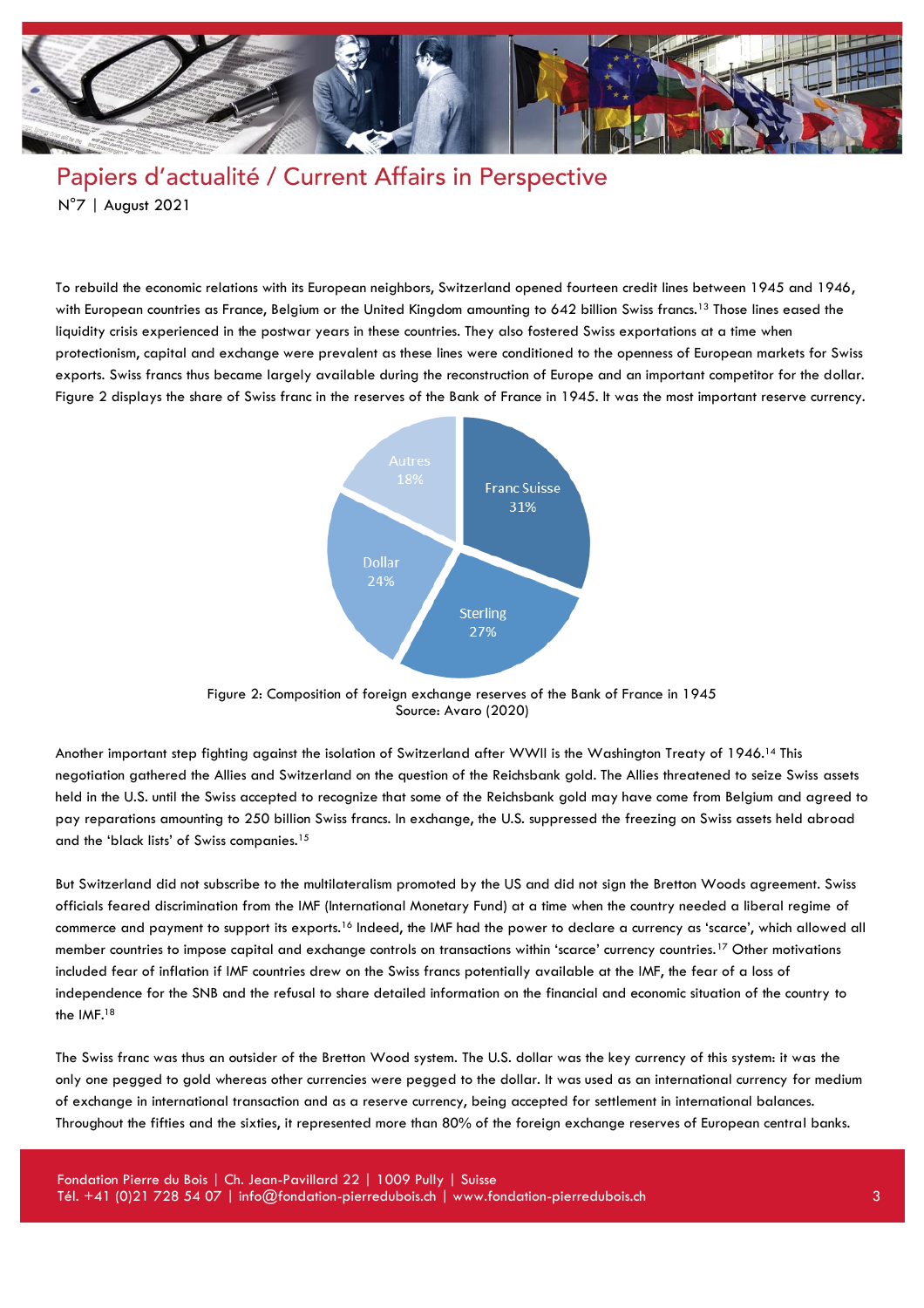

The Swiss franc was seen by some investors as an alternative to dollar, notably because of SNB efforts to cover the circulation of the franc with the equivalent value in gold. The example, Iraq, illustrates postwar attraction of the Swiss franc in comparison with sterling and dollar, which were the key reserve currencies of the prewar period. In the early fifties, the foreign exchange reserves of Iraq were mostly composed of sterling. Because of the devaluation risks weighting on sterling, Iraq wanted to diversify the currency cover and acquire gold and foreign exchanges. They approached Swiss banking officials with a proposal to maintain their foreign exchange reserves in Swiss francs instead of sterling. The Swiss refused the proposal with the argument that they wished to avoid the establishment of a "Swiss franc area".<sup>19</sup> At a time when dollar was scarce, the Swiss franc attracted investors in quest of an alternative reserve currency.

European central banks accumulated Swiss francs in their reserves at a steady rhythm during the fifties and the sixties. Figure 3 displays the total volume of Swiss franc held in the central banks of Austria, Belgium, France, Italy, Norway, Portugal, Spain the United Kingdom and West Germany. These central banks progressively increased the volume of their Swiss francs. They started investing significantly in the Swiss currency the late fifties, a period marked by the end of the European Payment Union and the return to convertibility of European currencies.



Figure 3: Total volume of Swiss franc held in European central banks, in US dollar at constant exchange rate. Source: Avaro (2020)

When looking at country-level, see figure 4, it appears that European central banks had different reserves strategies. Some, such as France, the UK or Norway hold nearly no Swiss francs throughout the period. Others, such as Austria, Italy, Portugal and to a lesser extend Germany were the ones increasing their holdings in the late sixties and early seventies. Spain started to hold a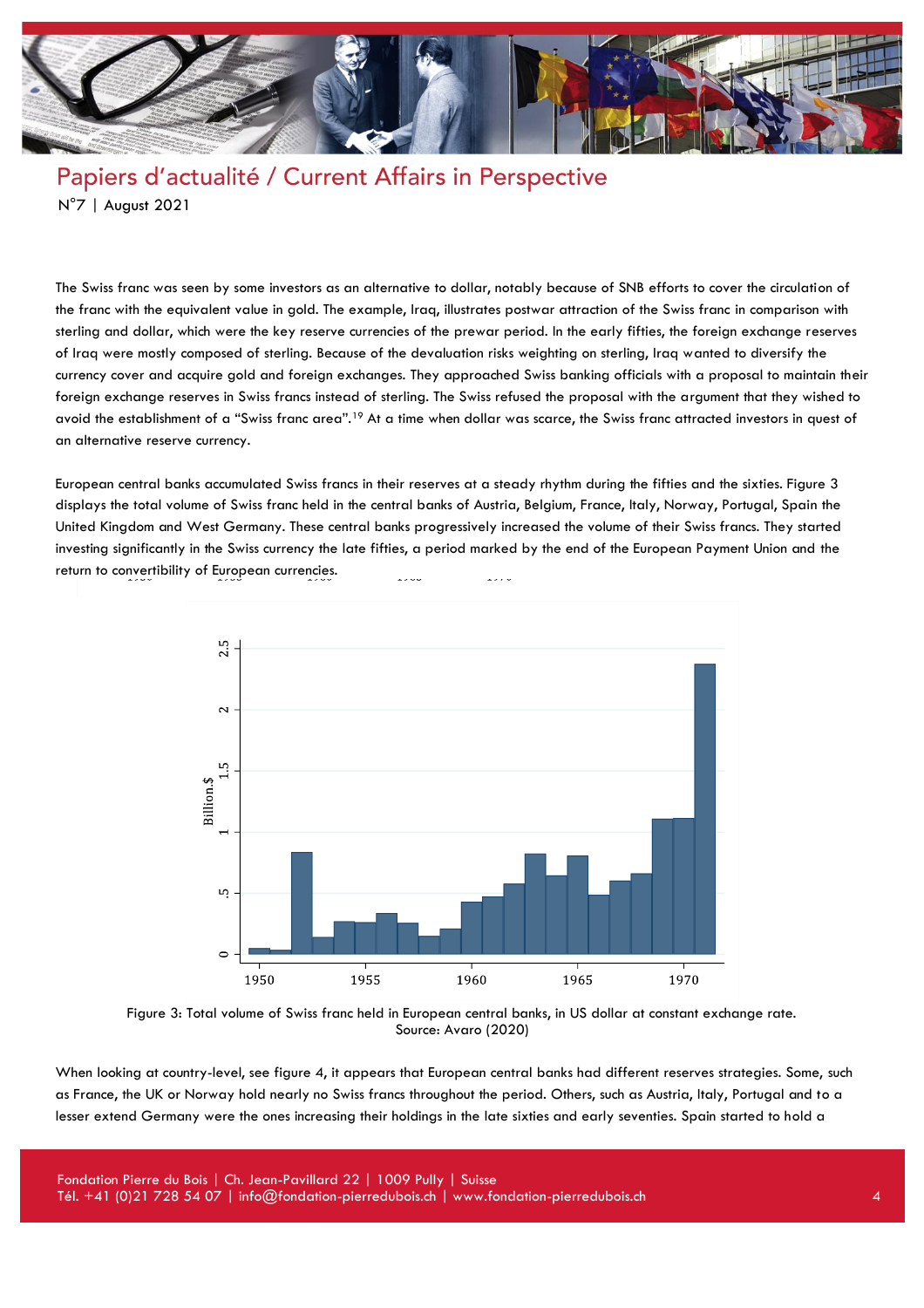

significant number of Swiss francs only in 1971. The high volume of Swiss francs in the first year of the reconstruction of the Deutsche Bank during the early fifties reflects the fact that Germany used Swiss franc as international currency through the war.<sup>20</sup>



Figure 4: Volume of Swiss franc held in European central banks at country level, in US dollar at constant exchange rate. Source: Avaro (2020)

When comparing the volume of Swiss francs to the size of the reserves, Swiss francs appear as an important secondary reserve currency, next to the Deutschmark. European central banks held the majority of their reserves in dollars but kept 15% on average of their reserves in other currencies. Figure 5 displays the share of Swiss franc compared with the other main secondary reserve currencies: sterling and Deutschmark. The share of the Swiss franc increased progressively between 1958 and 1971, paralleling the Deutschmark while the share of sterling decreased. At the end of the Bretton Woods era, the Swiss franc represented 5% of the foreign exchange reserves of European central banks, making it the  $3<sup>rd</sup>$  currency after the Deutschmark and the dollar.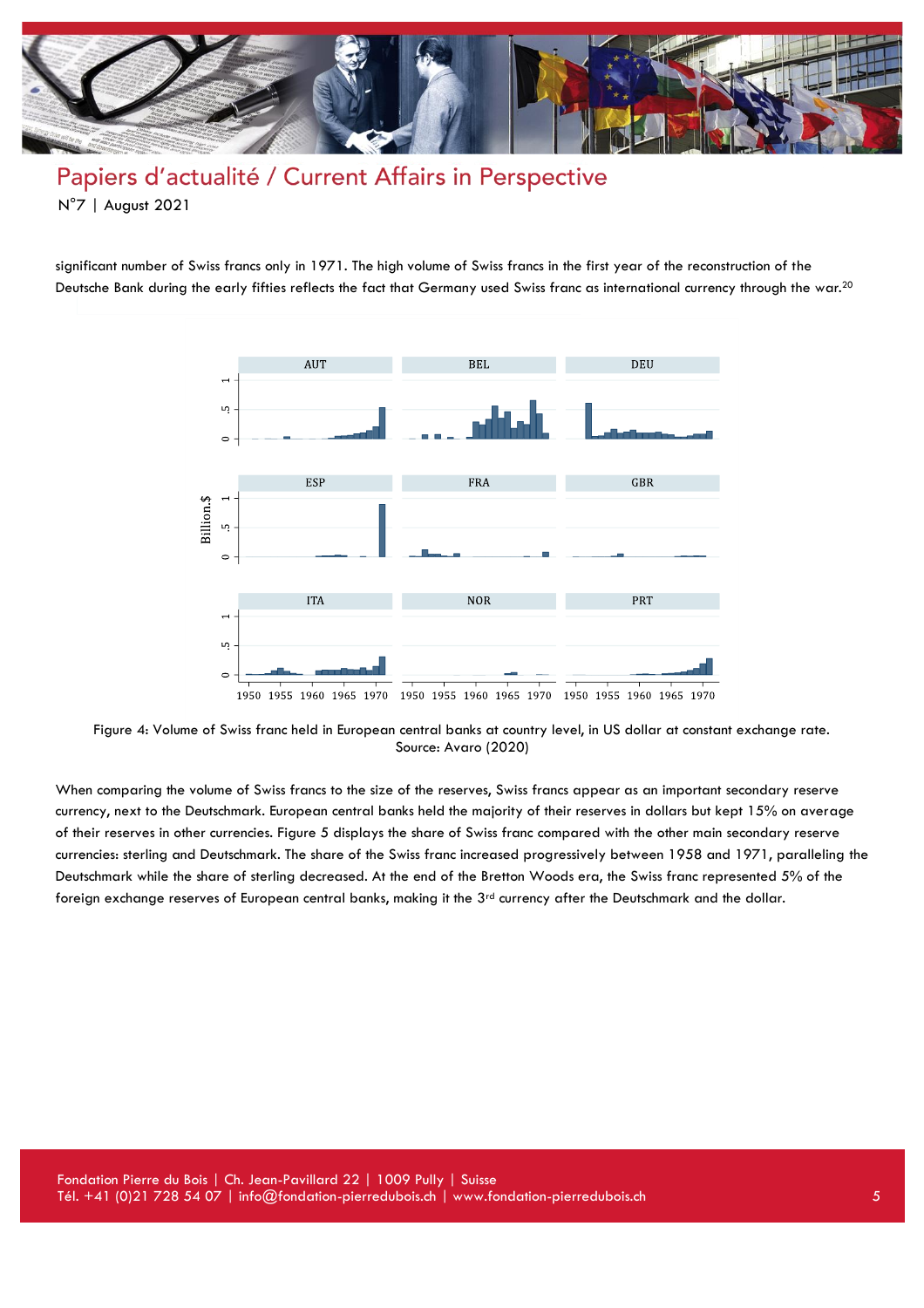

Papiers d'actualité / Current Affairs in Perspective N°7 | August 2021



Figure 5: Share of currencies in foreign exchange reserves of European central banks. Source: Avaro (2020)

Note: Dollar represents more than 80% of reserves for the period and is thus excluded for visibility.

After the demise of the Bretton Woods system, the Swiss franc stabilized at around 5% of the foreign exchange reserves at the world level until the late eighties, as displayed in figure 6. However, it lost its rank of 3rd reserve currency in the international monetary system to the Japanese Yen in the mid-seventies.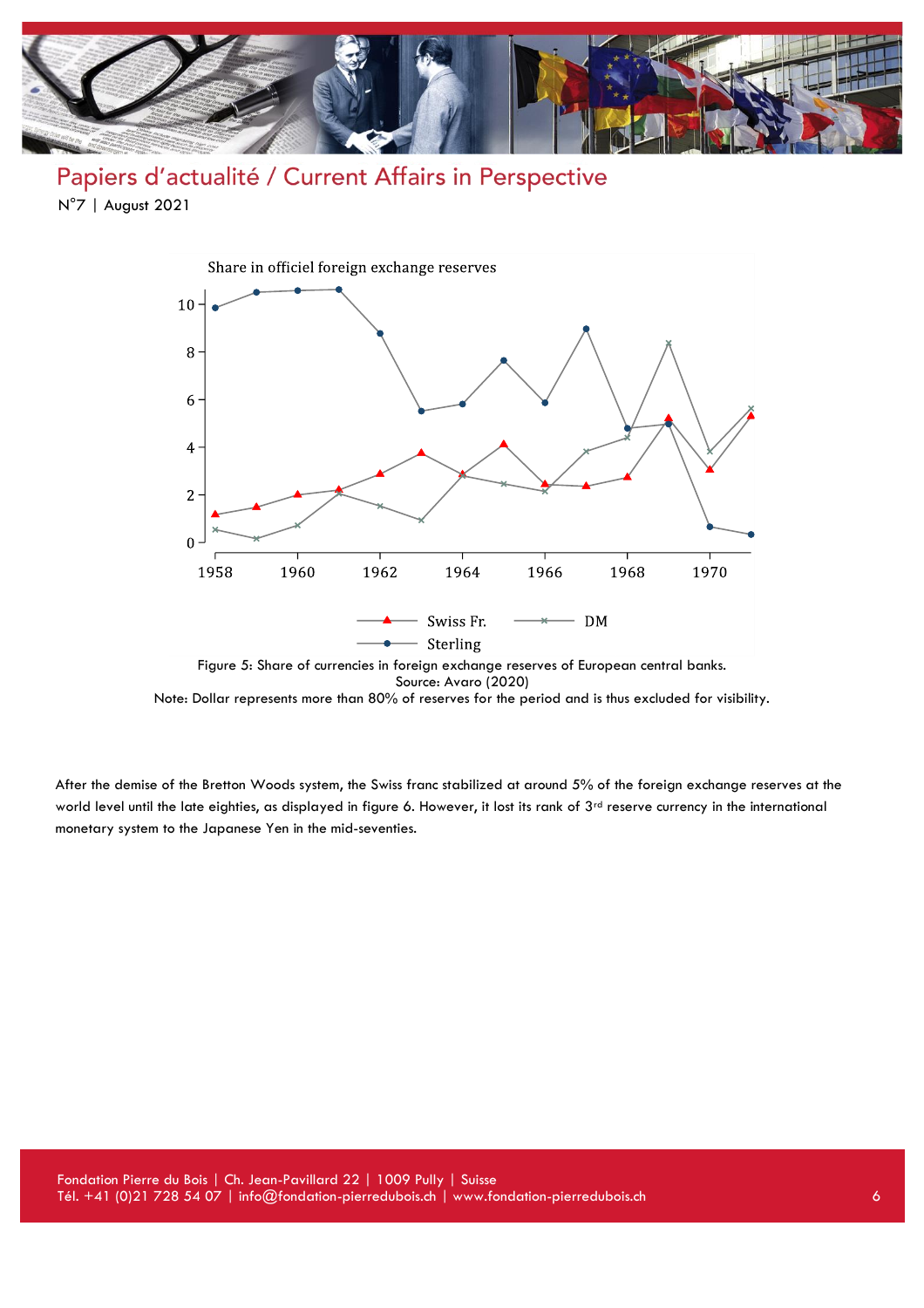

Papiers d'actualité / Current Affairs in Perspective N°7 | August 2021



Figure 6: Major currency share of world reserves, excluding dollar, % of world reserves at constant exchange rate. Source: Eichengreen et al. (2018)

Note: Dollar represents the largest share of reserves for the period and is thus excluded for visibility.

#### **The strengths of the Swiss franc**

The existing economic literature on the theory of demand of reserves currencies unearths several drivers which can serve to explain the choice of Swiss francs in European central banks reserves.<sup>21</sup> Some of these drivers are related to the characteristics of the issuing countries such as the credibility of its monetary policies, its economic size and its financial depth. Other drivers are related to the bilateral relationships between the issuing country and the reserve holder, such as their trade relations or military alliances.

In terms of monetary credibility, a key characteristic of the Swiss franc is the long-term stability of interest rate and exchange rate.<sup>22</sup> The Swiss franc devalued only once between 1918 and 1971, in 1936, following the French devaluation. Switzerland also benefited from its large gold stock held by the SNB. Among the main currencies of the international monetary system (the US, the UK, Germany, and France), Switzerland had the highest ratio of gold to money supply (M2), and of gold to GDP during the postwar period. There was thus little doubt on the abilities of the SNB to resist market pressure. The tendency of the Swiss franc was more toward reevaluation, which happened in 1971.

Swiss francs were also held to cover trade payments to Switzerland. This was notably the case for Austria where Swiss francs represented up to 25% of Austrian reserves in the early seventies while Switzerland was the main trade partner of Austria. 54% of Swiss franc Austrian holdings were deposited in banks outside Switzerland, which reveal the circulation of the Swiss currency in the Euromarkets.

Fondation Pierre du Bois | Ch. Jean-Pavillard 22 | 1009 Pully | Suisse Tél. +41 (0)21 728 54 07 | info@fondation-pierredubois.ch | www.fondation-pierredubois.ch 7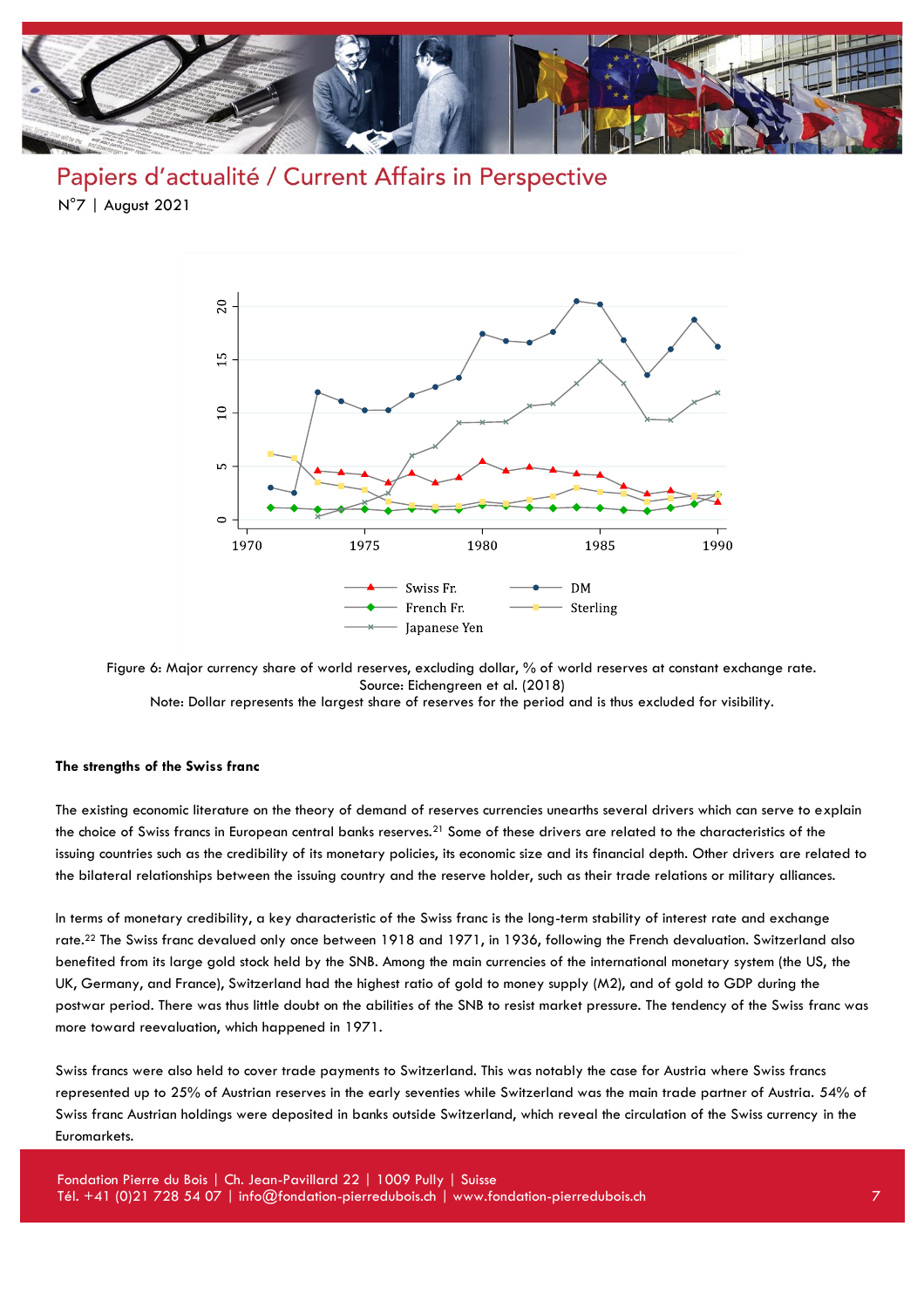

In terms of financial depth, the Swiss stock markets presented the advantage of being less constrained by capital controls than the other main European financial center, the City of London. It notably attracted a large share of the gold and foreign currencies markets, from which it received its long-lasting surname of 'Zurich gnomes'.

The Swiss francs also benefited from the difficulties of the Bretton Woods system, as an outsider. From the late fifties, the ongoing deficits in the US balance of payments and depleting gold stock fueled doubts about the capacity of the US to maintain a set parity with gold.<sup>23</sup> After sterling's devaluation in 1967, speculation increased on the dollar, with investors anticipating a devaluation. Despite the efforts of the G10 countries, the US stopped selling gold to foreign central banks from March 1968 onward and Nixon officially closed the gold window in 1971.<sup>24</sup> These periods of tension around dollar convertibility are associated with an increase of Swiss franc holdings, especially in countries that were not part of the G10 effort to stabilize the dollar, such as Austria and Portugal. The Swiss francs offered an alternative asset to diversify a reserve portfolio away from the dollar when risks of a dollar devaluation were increasing.

#### **Conclusion**

In this essay, I show that the international dimension of the Swiss franc was not a given in the first years of the Bretton Woods era. The Swiss franc's rise in central banks portfolios happened mostly in the sixties when sterling and then the dollar suffered from crisis of confidence. The Swiss neutrality during the Cold War had repercussions on its currency. The Swiss franc was never submitted to the rules of the Bretton Woods system and remained directly convertible into gold throughout the whole period. This position of outsider relative to the Bretton Woods system, combined with a high gold coverage ratio and liquid financial market allowed the Swiss franc to become a key diversifying asset when troubles arose for the core currency of the international monetary system.

> Dr Maylis Avaro \* University of Oxford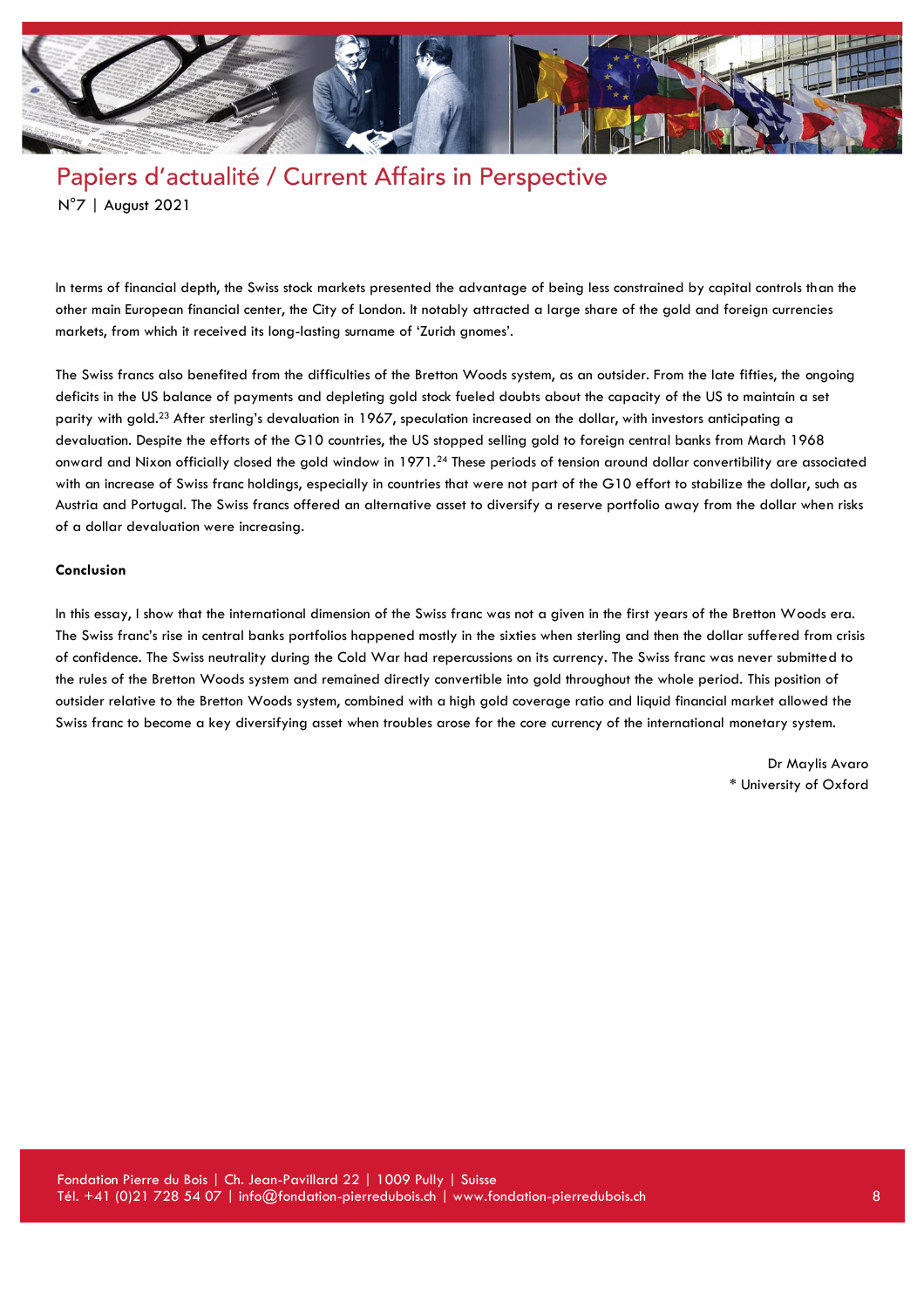

#### **Bibliography**

- Altermatt, Claude. *La Politique Étrangère de La Suisse Pendant La Guerre Froide*. Vol. 5. Collection le savoir suisse, 2003. Auer, Raphael, and Cédric Tille. 'The Banking Sector and the Swiss Financial Account during the Financial and European Debt Crises'. *Aussenwirtschaft* 67, no. 2 (2016): 69–97.
- Avaro, Maylis. 'Essays in Monetary History'. The Graduate Institute of International Studies., 2020.
- Baltensperger, Ernst. *Le franc suisse : L'histoire d'un succès*. Lausanne: PPUR Presses Polytechniques, 2015.
- Baltensperger, Ernst, and Peter Kugler. 'The Historical Origins of the Safe Haven Status of the Swiss Franc'. *Aussenwirtschaft* 67, no. 2 (2016): 1–30.
- Baumann, Caroline, Cédric Dupont, and Marcel Peter. 'Forme et Logique Des Engagements Internationaux de La Suisse: Quelques Enseignements Du Cas Des Relations Avec Les Institutions de Bretton Woods'. *Revue Suisse de Science Politique* 5 (1999): 97–109.
- BNS. *La Banque Nationale Suisse 1907 – 2007*, 2007.
- Bordo, Michael, and Harold James. '1907-1946: Enfance Heureuse Ou Adolescence Difficile'. In *Banque Nationale Suisse 1907 – 200*, edited by Banque nationale suisse, NZZ libro., 2007.
- [https://www.snb.ch/fr/mmr/reference/hist\\_fest\\_snb\\_2007/source/hist\\_fest\\_snb\\_2007.fr.pdf#page=29.](https://www.snb.ch/fr/mmr/reference/hist_fest_snb_2007/source/hist_fest_snb_2007.fr.pdf#page=29)
- Carvalho Filho, Irineu de. 'Risk-Off Episodes and Swiss Franc Appreciation: The Role of Capital Flows'. *German Economic Review* 16, no. 4 (1 November 2015): 439–63.
- Cheema, Muhammad A., Robert W. Faff, and Kenneth Szulczuk. 'The 2008 Global Financial Crisis and COVID-19 Pandemic: How Safe Are the Safe Haven Assets?' *Covid Economics, Vetted and Real-Time Papers*, no. 34 (2020): 88–115.
- De Bock, Reinout, and Irineu de Carvalho Filho. 'The Behavior of Currencies during Risk-off Episodes'. *Journal of International Money and Finance* 53 (2015): 218–34.
- Eichengreen, Barry, and Marc Flandreau. 'The Rise and Fall of the Dollar (or When Did the Dollar Replace Sterling as the Leading Reserve Currency?)'. *European Review of Economic History* 13, no. 3 (2009): 377–411.
- Eichengreen, Barry, Arnaud Mehl, and Livia Chitu. *How Global Currencies Work: Past, Present, and Future*. Princeton University Press, 2018.
- Eichengreen, Barry, Arnaud Mehl, and Livia Chiţu. 'Mars or Mercury? The Geopolitics of International Currency Choice'. *Economic Policy* 34, no. 98 (2019): 315–63.
- Fleury, Antoine. 'La Relance de La Genève Internationale Après La Seconde Guerre Mondiale'. In *Genève et La Paix - Acteurs et Enjeux : Trois Siècles d'histoire*, Actes du Colloque historique tenu au Palais de l'Athénée, les 1-2-3 novembre 2001., (p. 523-540). Roger Durand en collab. avec Jean-Daniel Candaux et Antoine Fleury, 2005.
- Frankel, Jeffrey. 'Internationalization of the RMB and Historical Precedents'. *Journal of Economic Integration* 27, no. 3 (2012): 329–65.
- Kaeser, Daniel. *La Longue Marche Vers Bretton Woods: Chronique Des Relations de La Suisse Avec Le Fonds Monétaire International et La Banque Mondiale*. Georg, 2004.
- Kreis, Georg. *Switzerland and the Second World War*. Routledge, 2000.
- Kuntz, Joëlle. *Genève, une place financière: histoire d'un défi, XIXe-XXIe siècle*. Éditions Slatkine, 2019.
- Lacroix-Riz, Annie. 'Les Etats-Unis Entre La Suisse et l'Allemagne Pendant La Deuxième Guerre Mondiale : Antinazisme Ou Primat Des Affaires ?' *La Suisse et Les Grandes Puissances, 1914-1945*, Publications du Centre d'histoire économique internationale de l'Université de Genève, 1999, 155–84.
- McKinnon, Ronald I. *Money in International Exchange: The Convertible Currency System*. Oxford University Press, 1979.
- Michie, Jonathan, and John Grieve Smith. *Managing the Global Economy*. Oxford University Press, 1995.
- Müller, Philipp, Isabelle Paccaud, and Janick Marina Schaufelbuehl. *Franc Suisse, Finance et Commerce*. Editions Antipodes., 2003.
- Röthlisberger, Eric, and Bettina Hürni. 'Les Institutions de Bretton Woods, Le Système Monétaire International et La Suisse'. In *Colloque Sur Les Institutions de Bretton Woods, Le Système Monétaire International et La Suisse*. Université de Neuchâtel, Faculté de droit et des sciences économiques, 1981.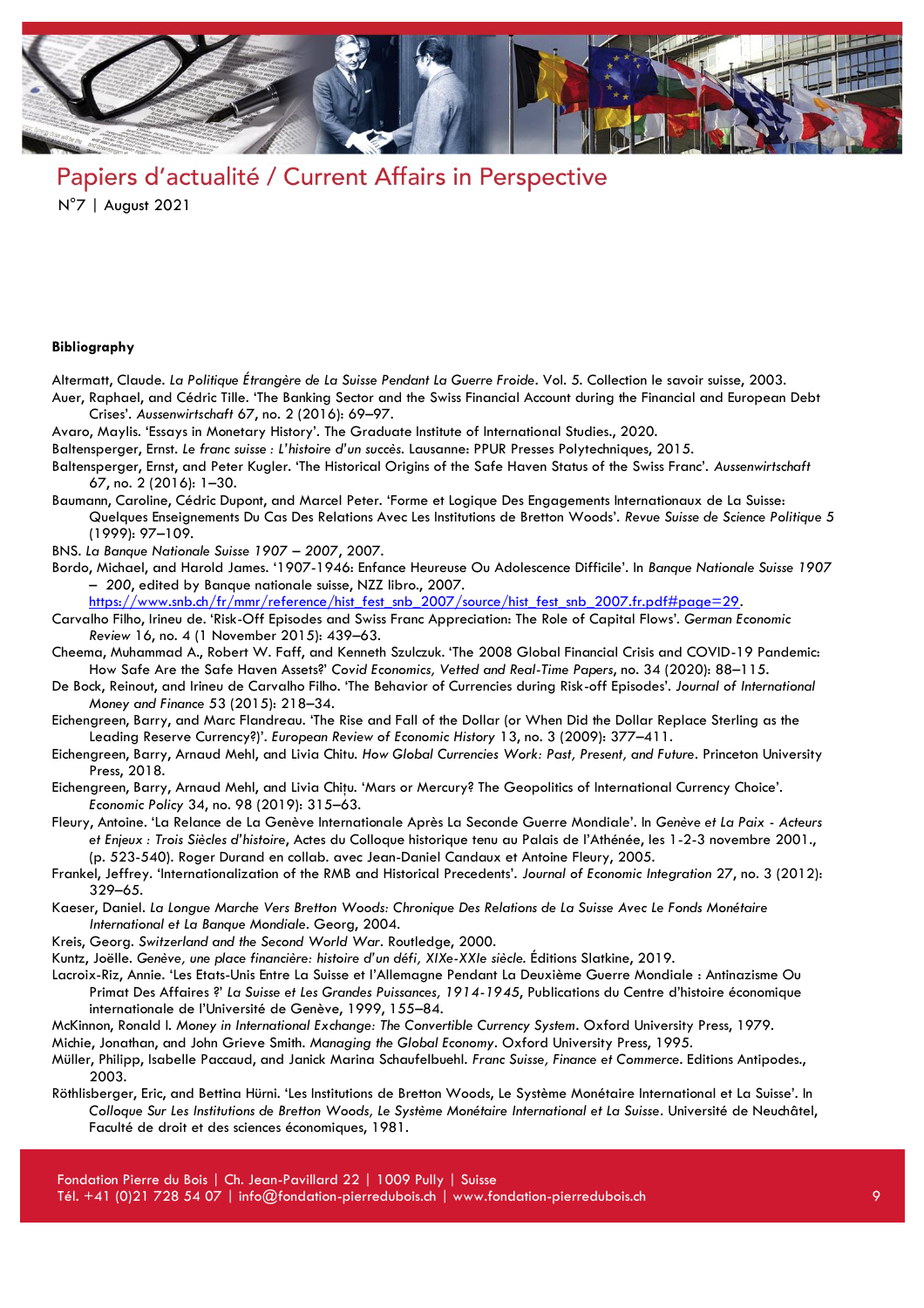

# Papiers d'actualité / Current Affairs in Perspective

N°7 | August 2021

- Schaufelbuehl, Janick Marina. *La France et La Suisse Ou La Force Du Petit: Évasion Fiscale, Relations Commerciales et Financières, 1940-1954*. Presses de Sciences Po, 2009.
- Studer-Suter, Rahel, and Alexandra Janssen. 'The Swiss Franc's Honeymoon'. ECON Working Paper. Department of Economics - University of Zurich, 2014.
- Tanner, Jakob. 'Bretton Woods and the European Neutrals, 1944–1973'. In *International Financial History in the Twentieth Century, System and Anarchy*, edited by Marc Flandreau, Harold James, and Carl-Ludwig Holtfrerich. Publications of the german historical institute, 2003.
- Triffin, Robert. *Gold and the Dollar Cris: The Future of Convertibility*. Yale University Press, 1960. Vallet, Guillaume. 'The Role of the Swiss Franc in Switzerland's European Stance'. *Research in International Business and Finance* 38 (2016): 35–44.